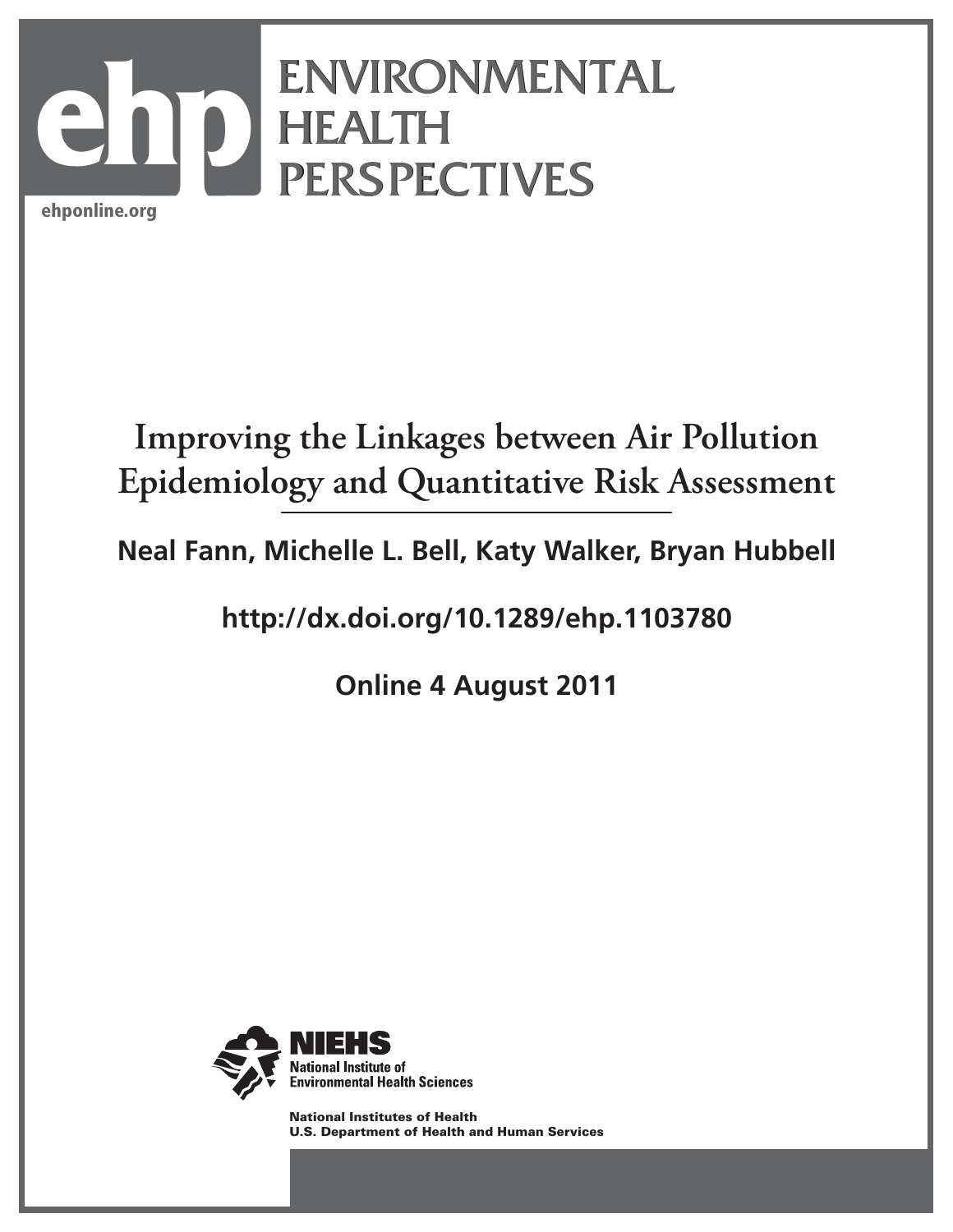**Title:** Improving the Linkages between Air Pollution Epidemiology and Quantitative Risk

Assessment

# **Authors:**

Neal Fann (corresponding author)<sup>1</sup>, Michelle L. Bell<sup>2</sup>, Katy Walker<sup>3</sup> and Bryan Hubbell<sup>1</sup>

1. Office of Air Quality Planning and Standards U.S. Environmental Protection Agency Research Triangle Park, NC

2. School of Forestry and Environmental Studies Yale University New Haven, CT

3.Health Effects Institute Boston, MA

Neal Fann 109 T.W. Alexander Drive Research Triangle Park, NC 27711 Voice: (919) 541-0209 Fax: (919) 541-0839 E-mail: Fann.Neal@epa.gov

**Running Title:** Linking Epidemiology with Risk Assessment

**Key Words:** epidemiology, health impact assessment, risk assessment

**Acknowledgements:** We thank Dan Greenbaum and Aaron Cohen at HEI and Susan Anenberg

at U.S. EPA for their detailed reviews of early versions of this commentary.

**Competing financial interests:** KW is employed by the Health Effects Institute, which receives about half of its core funds from the US Environmental Protection Agency and half from the worldwide motor vehicle industry although other public and private organizations periodically support special projects or certain research programs. The views expressed in this article do not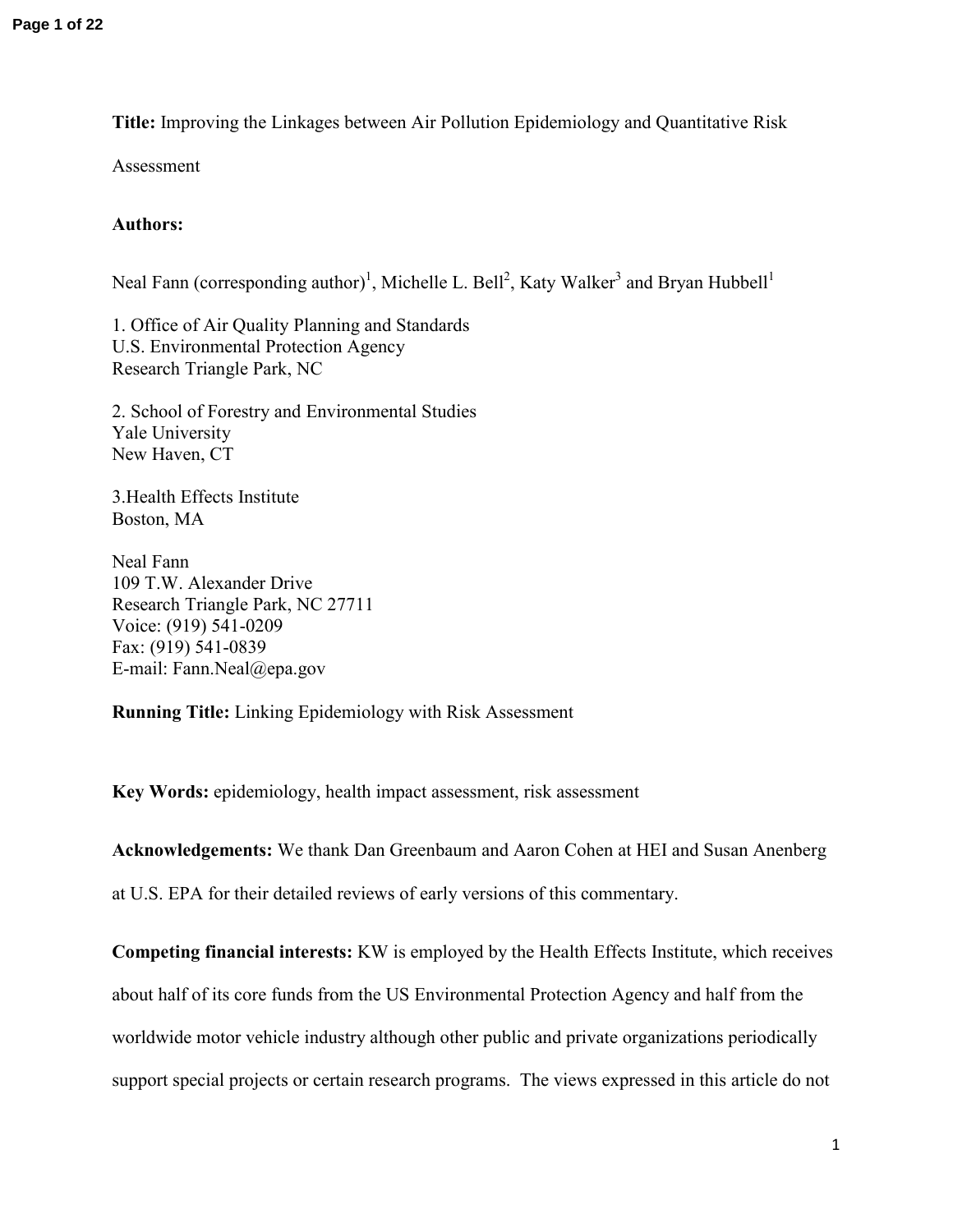represent those of HEI or its sponsors. None of the other authors has any actual or potential competing financial interests.

# **Abbreviations**

- EPA: Environmental Protection Agency
- ICD: International Classification of Disease
- NAAQS: National Ambient Air Quality Standards

O3: Ground-level ozone

- PM2.5: Particulate matter, 2.5 microns or less in diameter
- WHO: World Health Organization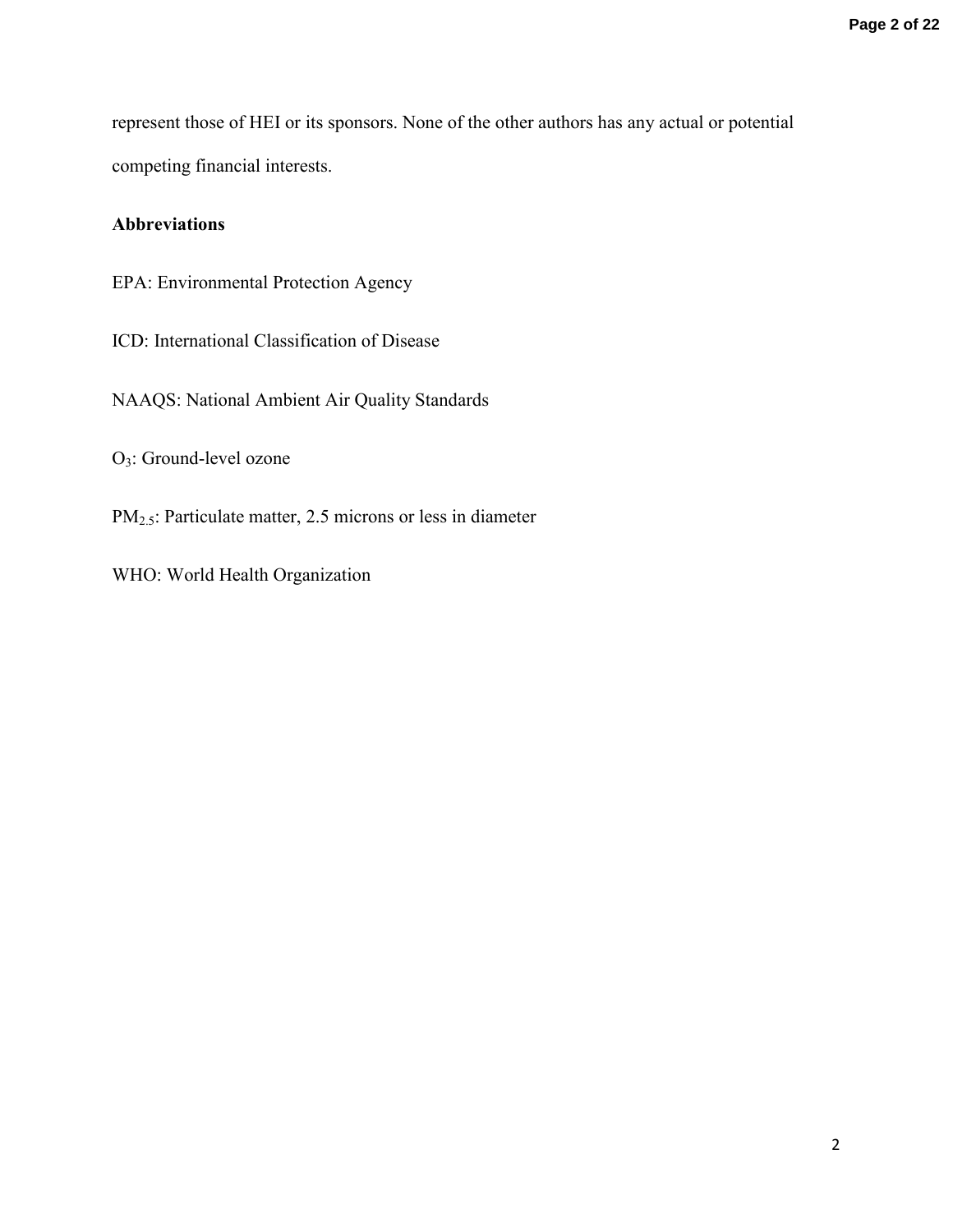# **Abstract**

**Background:** Air pollution epidemiology plays an integral role in both identifying the hazards of air pollution as well as supplying the risk coefficients that are used in quantitative risk assessments. Evidence from both epidemiology and risk assessments have historically supported critical environmental policy decisions. The extent to which risk assessors can properly specify a quantitative risk assessment and characterize key sources of uncertainty depends in part on the availability, and clarity, of data and assumptions in the epidemiological studies.

**Objectives:** We discuss the interests shared by air pollution epidemiology and risk assessment communities in ensuring that the findings of epidemiological studies are appropriately characterized and applied correctly in risk assessments. We highlight the key input parameters for risk assessments and consider how modest changes in the characterization of these data might enable more accurate risk assessments that better represent the findings of epidemiological studies.

**Discussion:** We argue that more complete information regarding the methodological choices and input data used in epidemiological studies would support more accurate risk assessments—to the benefit of both disciplines. In particular, we suggest including additional details regarding air quality, demographic and health data, as well as certain types of data-rich graphics.

**Conclusions:** Relatively modest changes to the data reported in epidemiological studies will improve the quality of risk assessments and help prevent the misinterpretation and mischaracterization of the results of epidemiological studies. Such changes may also benefit epidemiologists undertaking meta-analyses. We suggest workshops as a way to improve the dialogue between the two communities.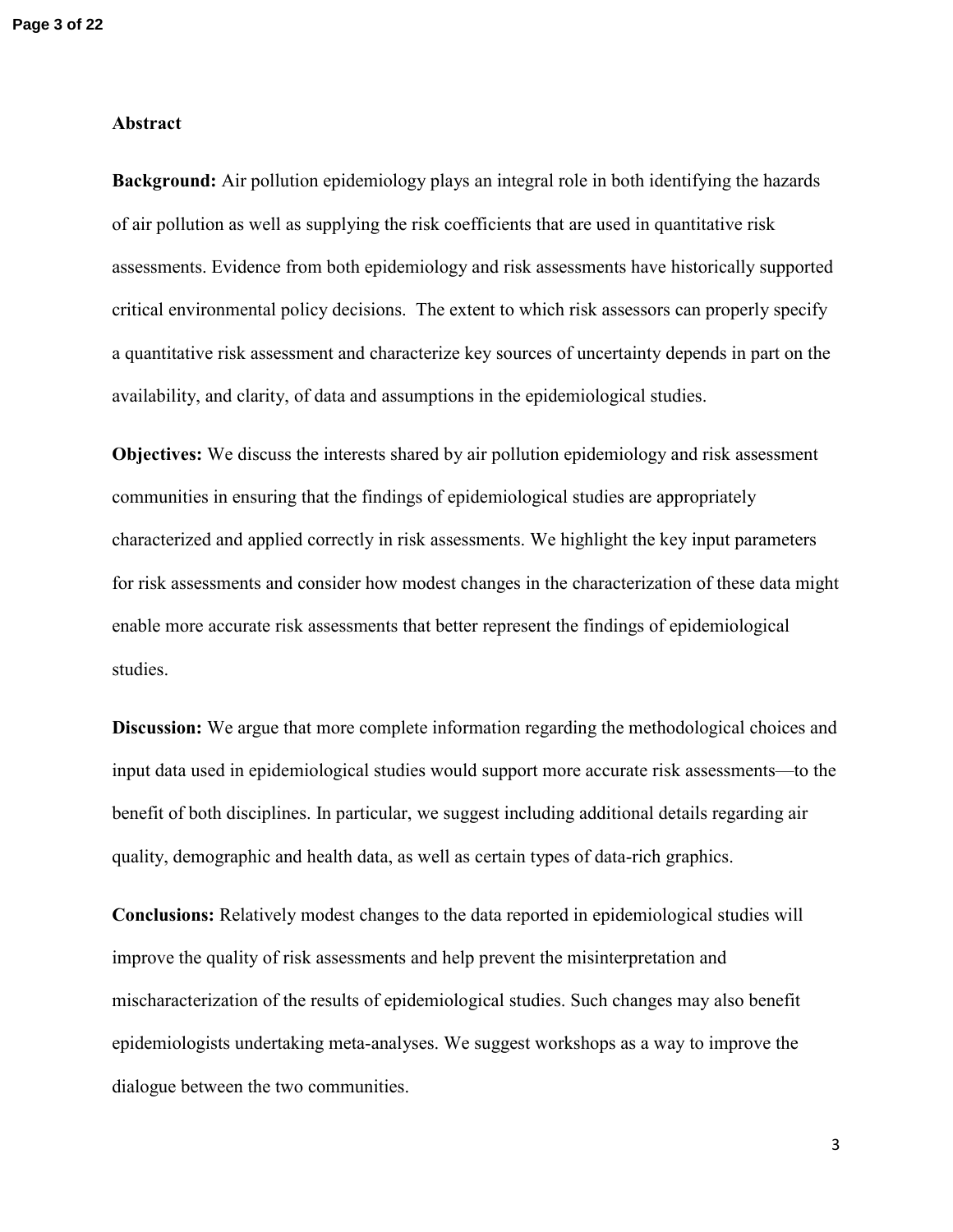# **Introduction**

Air pollution epidemiology plays an integral role in both identifying the hazards of air pollution to human health and informing the design and implementation of air quality policy (Greenbaum et al. 2001). A large and growing body of epidemiological studies has helped characterize for policymakers the link between ambient air pollution and the risk of an array of adverse health outcomes. In particular, those studies observing a relationship between both long-term  $PM<sub>2.5</sub>$ exposure and premature death, and short-term ozone exposure and morbidity impacts, have provided key empirical evidence in support of air quality standards (Ito et al. 2003; Pope et al. 2002). The findings of these and other epidemiological studies have informed critical policy decisions regarding the appropriate levels of the National Ambient Air Quality Standards (NAAQS) for the six common "criteria pollutants" in the U.S. (EPA 2007a) and the levels of the World Health Organizations Air Quality Guidelines (WHO 2005) in Europe.

No less important, but perhaps not as broadly recognized, is the role of air pollution epidemiology in supporting quantitative risk assessments—principally by providing the risk coefficients that relate air quality changes to the probability of a variety of adverse health outcomes, including premature death, hospital visits and acute respiratory symptoms among many others. In general, risk assessments aim to answer one of two types of policy questions. First, what is the total public health burden associated with exposure to air quality levels above some background level in terms of the number of excess cases of premature death or illness? Examples of this type of analysis include a 2004 WHO report which quantified about 800,000 premature  $PM_2$ , related deaths per year in urban areas globally (WHO, 2004) and a global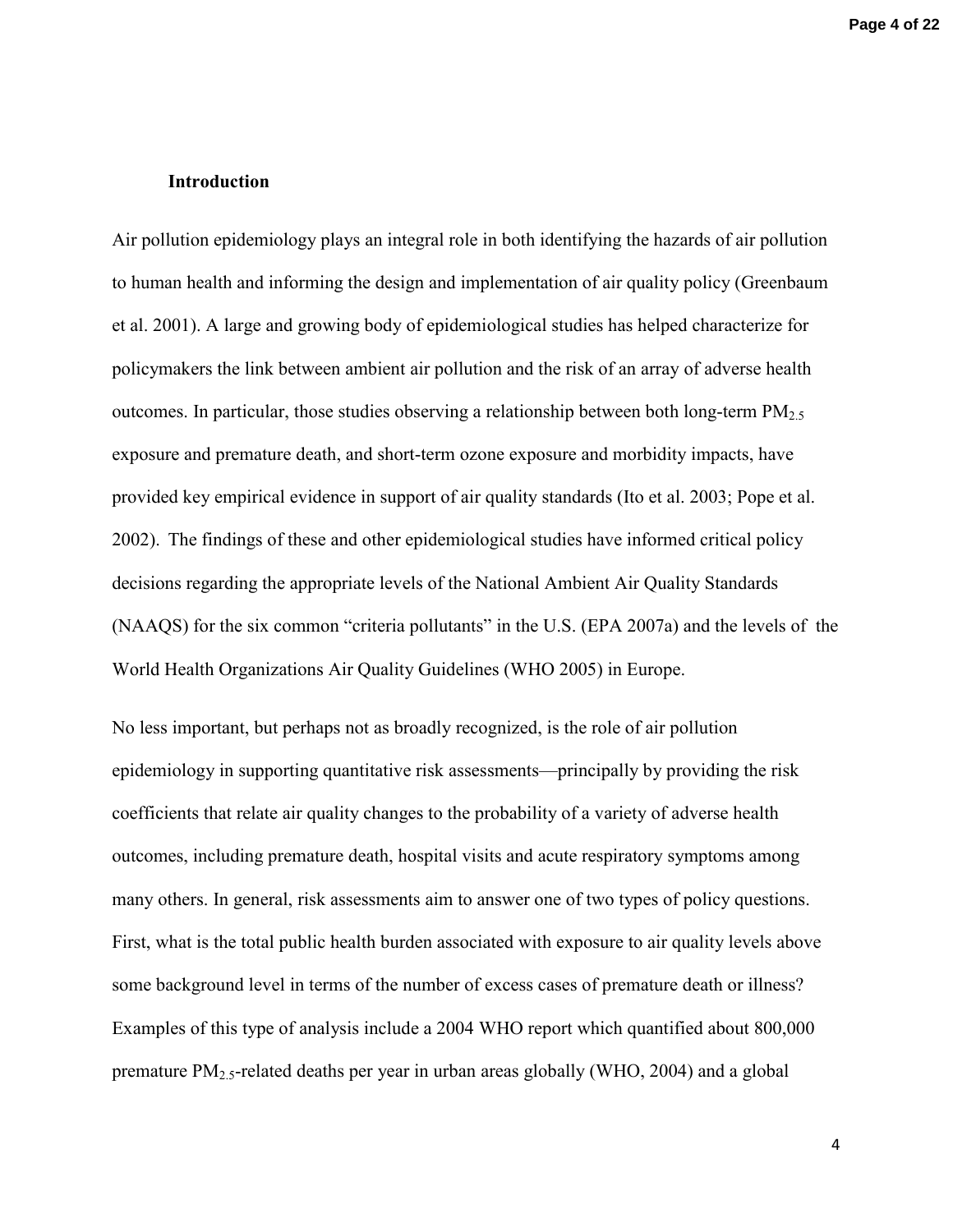burden assessment by Anenberg et al. (2010) who estimated approximately 4.2 million premature deaths per year attributable to anthropogenic  $PM_{2.5}$  and ozone. A second and related question is what would be the impact on human health of incremental changes in air quality due to a proposed policy? As an example, the U.S. EPA assessment of the benefits of the Clean Air Act Amendments of 1990 estimated approximately  $230,000 \text{ PM}_{2.5}$  and ozone-related premature deaths avoided beginning in 2020 due the implementation of the Clean Air Act Amendments of 1990 (EPA 2011). In Europe, a WHO analysis of trans-boundary air pollution found that a climate policy incorporating "maximally technically feasible reductions" could reduce the number of ozone-related deaths by approximately 8,000 per year (WHO 2008).

These types of quantitative risk assessments are frequently performed in a cost-benefit framework, where the health impact estimates expressed as an economic value can be substantial (EPA 2010). The risk assessment accompanying a recent rule affecting coal-burning electrical generating units used risk coefficients drawn from two long-term mortality studies based on the American Cancer Society and Harvard Six Cities cohorts (Laden et al. 2006; Pope et al. 2002) to estimate a change in  $PM<sub>2.5</sub>$ -related premature mortality of 14,000 and 36,000; the analysis estimated the economic value of these and other health and welfare benefits to be between \$120 to \$270 billion (3% discount rate, 2006\$) (EPA 2010). In many cases, the findings of these risk and benefits assessments are broadly cited by the media and used by policymakers to justify significant changes in air quality policy (New York Times 2010; U.S. Congress 2010).

Air pollution epidemiology and quantitative risk assessment are sometimes thought to be distinct disciplines with slightly different aims—epidemiology being concerned with hypothesis testing and hazard identification and risk assessment with adapting these findings to answer policy questions. This commentary contends that these two disciplines in fact share a number of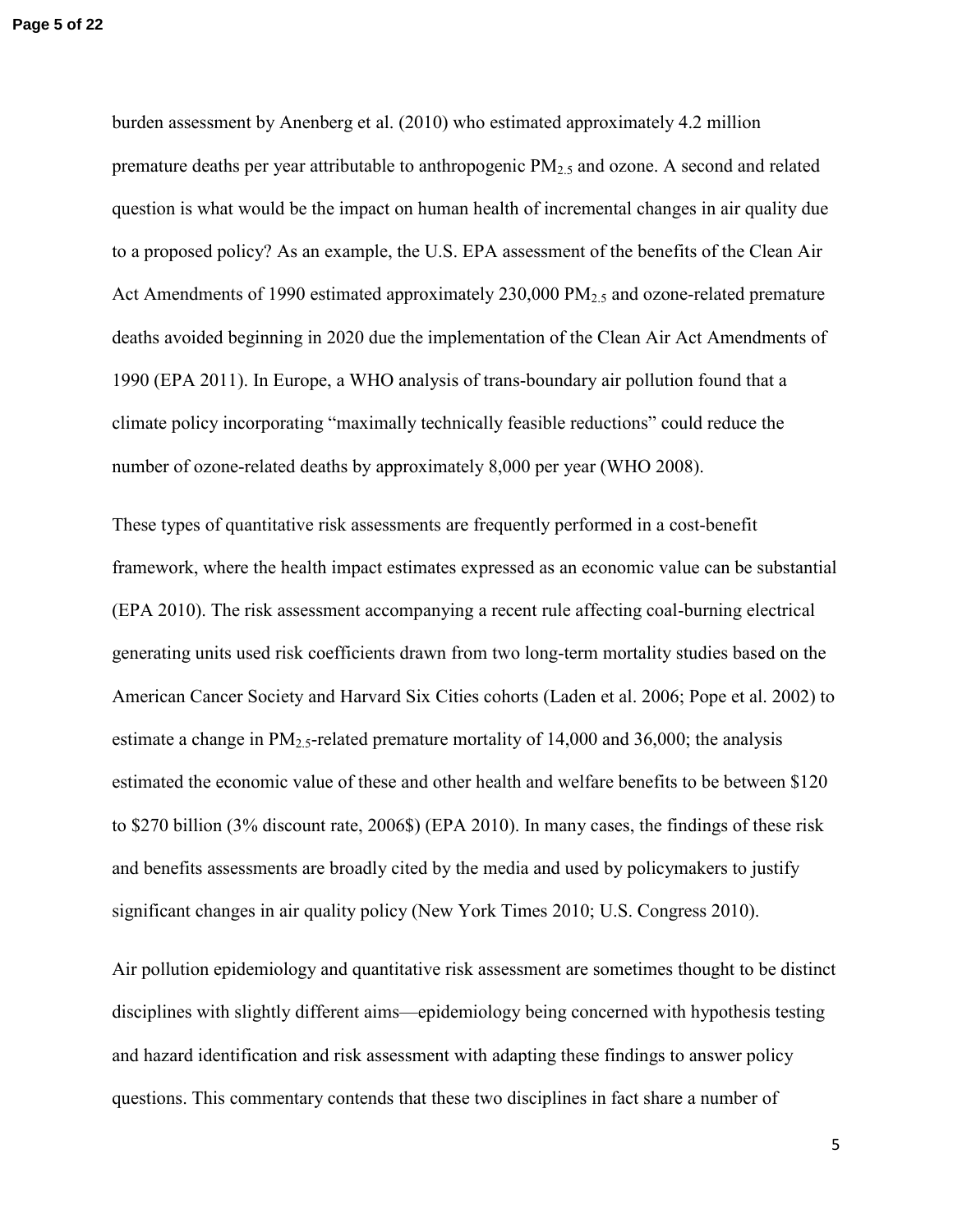interests and that much can be gained by their tighter integration. Perhaps the most obvious of these interests is a common desire to ensure that the results of epidemiological studies are used appropriately in risk assessments (Hubbell et al. 2009; NARSTO 2010). While risk assessors seek to use the best available data in their analyses, epidemiologists wish for their data not to be misused or their findings to be misinterpreted. An extensive history of scientists and institutions offers guidance on how this relationship should work—how epidemiologic data might be used responsibly and effectively in air pollution risk assessment (Neutra et al. 2006; NRC 1985; NRC 1990; NRC 1997; NRC 2002; NRC 2008; WHO 2000). We add to this literature by suggesting a series of modest changes to the presentation of the data and findings of epidemiological studies that will encourage the accurate use of this information in quantitative risk assessments—while also benefiting those epidemiologists undertaking meta-analyses. We also suggest that an improved dialogue between these two communities might highlight areas for future research relevant to both communities.

#### **The use of epidemiology findings in quantitative risk assessments**

Risk assessments generally apply a health impact function combining: (1) risk estimates from the epidemiology literature that relate air quality changes and health outcomes; (2) modeled or observed air quality changes to characterize exposure; (3) the population at risk; and (4) baseline health status (prevalence and incidence of disease) of that population. For the key data necessary to specify this health impact function, analysts look to epidemiological studies for a quantitative measure (often referred to as an "effect estimate") relating changes in air quality to changes in health risk.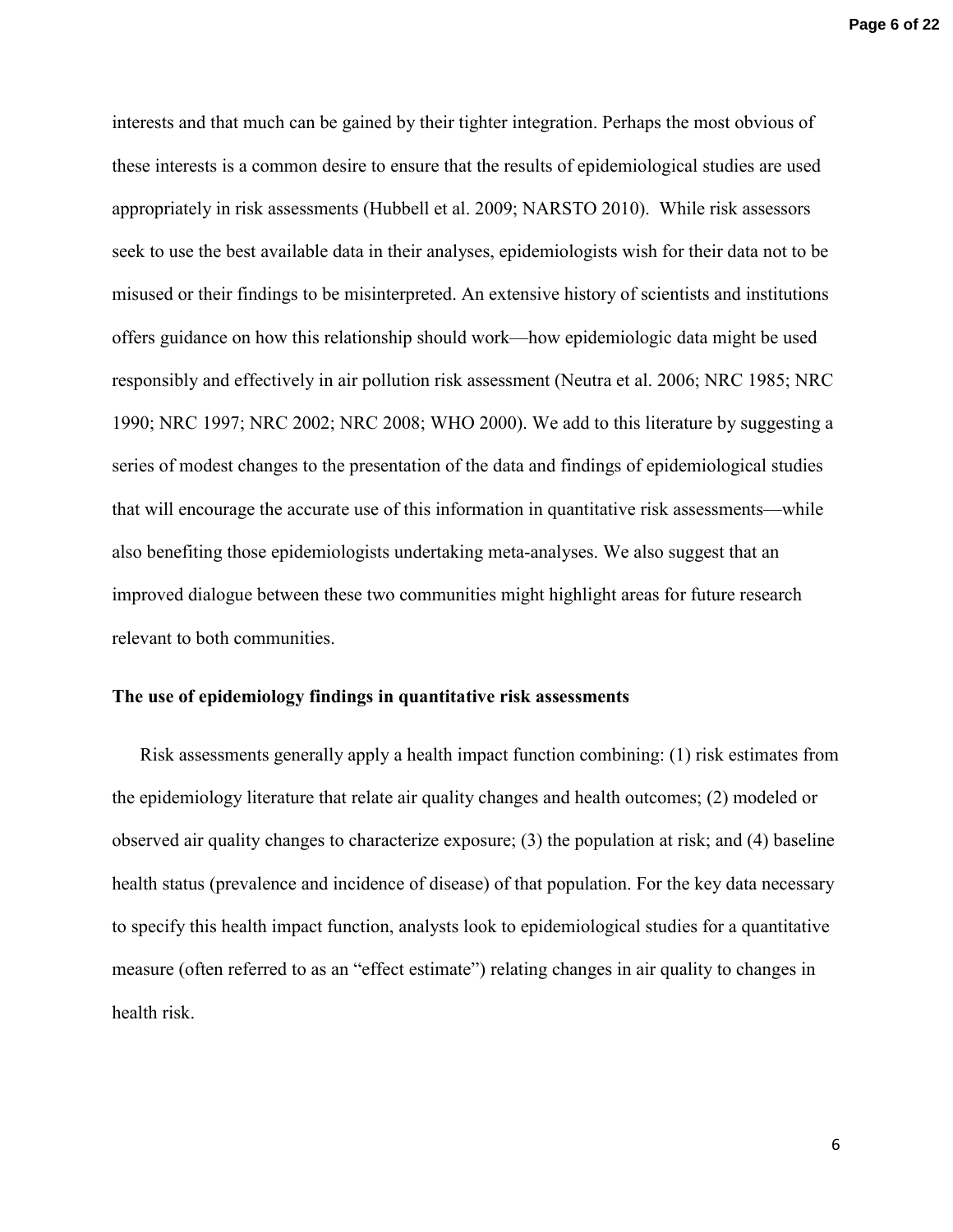As noted above, there is an extensive literature broadly describing the appropriate use of epidemiologic evidence in health risk assessment. Among the most important considerations include: accounting for differences in the demographic profile and air pollution exposure of the evidentiary and target populations; avoiding the double-counting of impacts; and characterizing the sensitivity of the results to key input parameters. Many (though by no means all) of the uncertainties inherent in risk assessments are influenced greatly by the methodological choices of the epidemiological study—which the risk assessment should account for, or at least acknowledge, to the extent possible with the reported data. However, obtaining the necessary information from published epidemiologic studies to fulfill these guidelines is sometimes challenging. In many cases study authors may not consider these data to be central to the hypothesis being tested and so will choose not to report this information—perhaps not realizing how these data might contribute to a more appropriate use of the study findings. Below we discuss the aspects of epidemiological studies that, while not always reported, are important to well-designed risk assessments. We also describe instances in which the data reported in epidemiological studies directly influenced the design of health impact analyses and subsequent policy decisions.

## *Key attributes of epidemiological studies relevant to risk assessments*

#### Effect estimates

Among the first steps in the risk assessment is properly accounting for the model specification of the epidemiologic study within the health impact function. While the use of Poisson or logistic regression in a study is generally very clear and easily accounted for in the health impact function, there are a variety of other data useful to the risk assessor that, while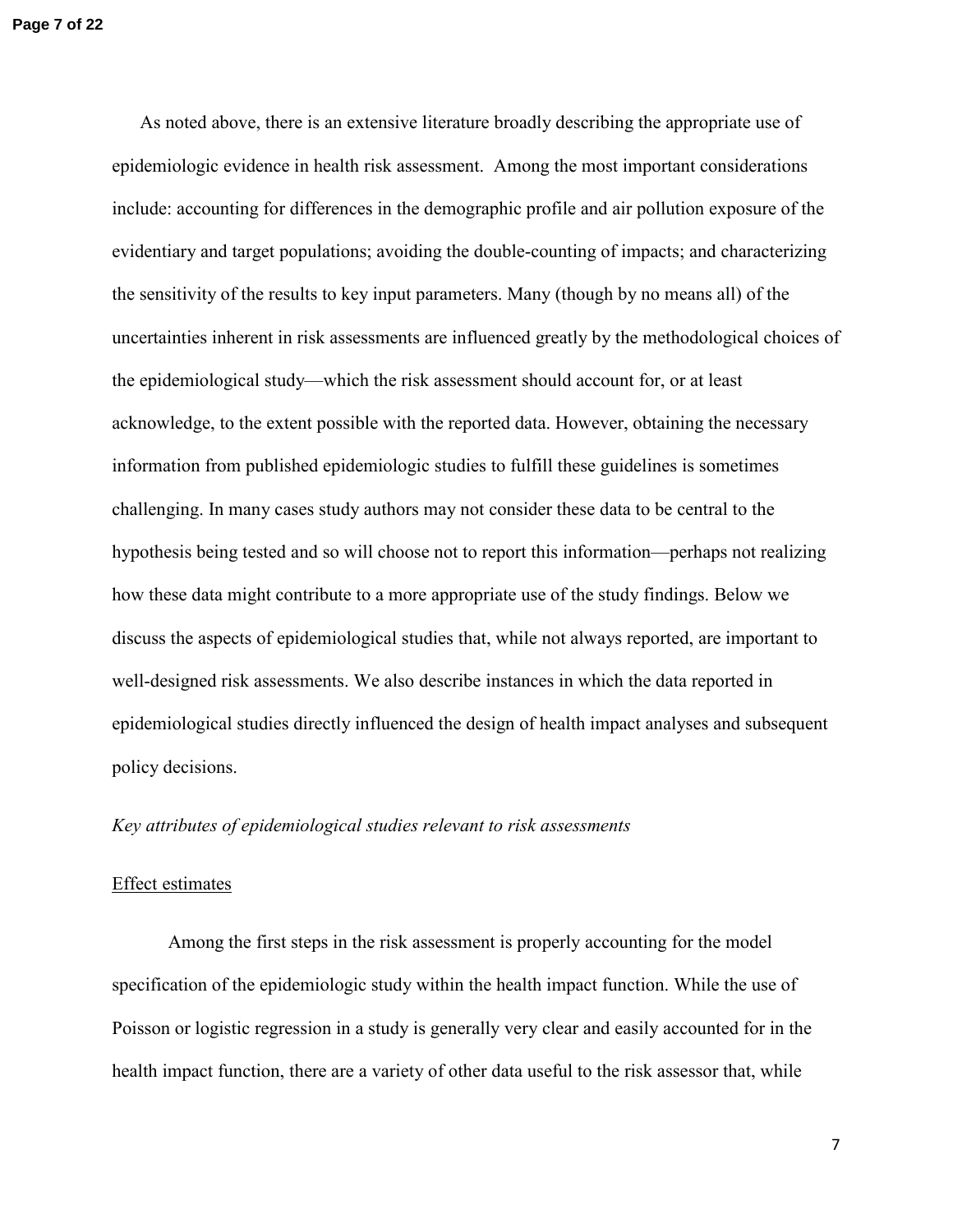**Page 8 of 22**

perhaps not readily accessible, are important to the quantification and characterization of impacts. For example, many epidemiologic studies conduct analyses of the sensitivity of risk coefficients to alternate model specifications, which can also provide extremely valuable insights for risk assessments and meta-analyses, though researchers may not fully describe this information. Such sensitivity analyses might include adjustment for confounders (e.g. other pollutants) or effect modifiers (e.g. demographic variables), information that can be incorporated into risk assessments. More routine numerical presentation of uncertainty for risk coefficients and other variables (e.g., t-statistics, p-value, 95% confidence interval, standard error of central estimates) would also be useful to risk assessments. Where studies consider the combined (or synergistic/antagonistic) impacts of exposures to two or more pollutants, or temperature and one or more pollutants, a variance/co-variance matrix can allow the risk assessor to quantify confidence intervals from a joint uncertainty distribution. Finally, null or not statistically significant results—though less likely to be published—may still prove useful to those performing risk assessments and meta-analyses, and warrant closer attention than the currently receive.

While it is generally true that those performing either risk assessments or meta-analyses would prefer more detailed information regarding key data and assumptions, the study author's choice of how to present this information can greatly influence its interpretability to different audiences. In many cases, the presentation of risk estimates in a comprehensive table (for example, see Table 5 in Bell and Dominici 2008) that account for alternate model specifications and effect modifiers, will provide the details necessary to inform a risk assessment. However, data-rich graphics can complement the presentation of certain tabular data and yield unique insights. For example, the U.S. EPA recently evaluated the long-term PM mortality literature to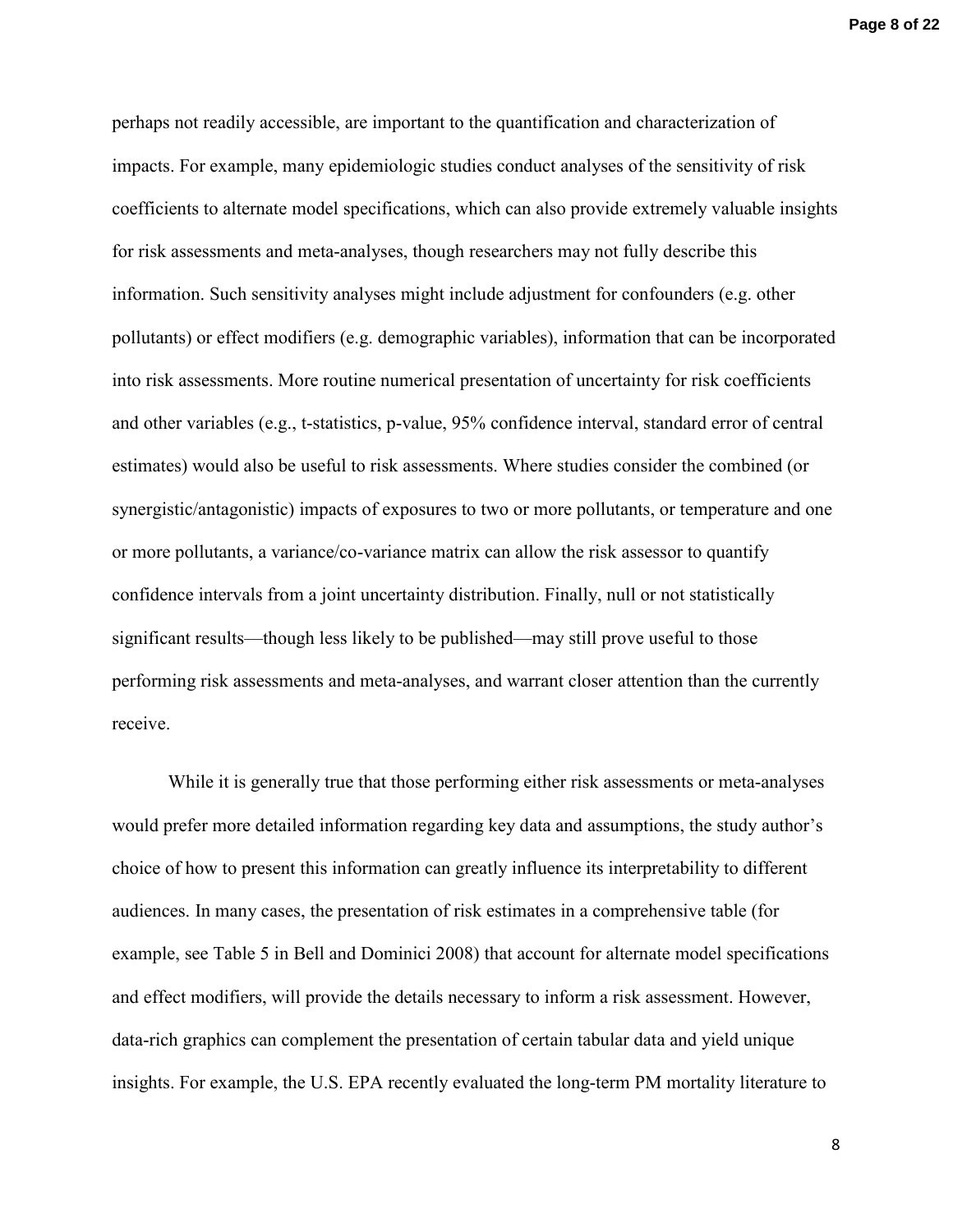consider the empirical basis for a threshold in the concentration-response relationship. EPA found useful the graphics depicting the concentration-response curve and 95th percentile confidence interval over the range of the observed data (for example, Figure 1 in Schwartz et al. 2008, reprinted below). These illustrations demonstrated the relationship between the width of the confidence intervals around the mean estimate at various air quality levels and the density of the observed air quality data—helping EPA to evaluate the plausibility of a concentration threshold in the PM-mortality relationship.

#### Air Quality

A major analytical challenge facing risk assessments is ensuring that their treatment of modeled or observed air quality changes or exposure estimates is compatible with the treatment of air quality in the epidemiological study. This can relate to the composition and relative levels of pollution mixtures over space and time, methods used to estimate exposure, or the characterization of pollutant exposures. An example is the air quality metric used to assess shortterm ozone-related premature mortality. In its 2008 assessment, the U.S. EPA relied on a national time-series study and three meta-analytic studies (Bell et al. 2004; Bell et al. 2005; Ito et al. 2005; Levy et al. 2005). Each study related mortality risk to a 10ppb change in one or more ozone metrics, including the 24-hour mean, the 1-hour daily maximum and the 8-hour daily maximum. Consequently, when performing its risk assessment, the Agency converted each risk coefficient based on a 24 hour mean or a 1 hour maximum into one based on a 8-hour maximum assuming a constant ratio between each pair of metrics (EPA 2007b). This process introduces uncertainty to the analysis (Anderson and Bell 2010). While the availability of air quality data affected the selection of metrics in each study, presentation of results from multiple metrics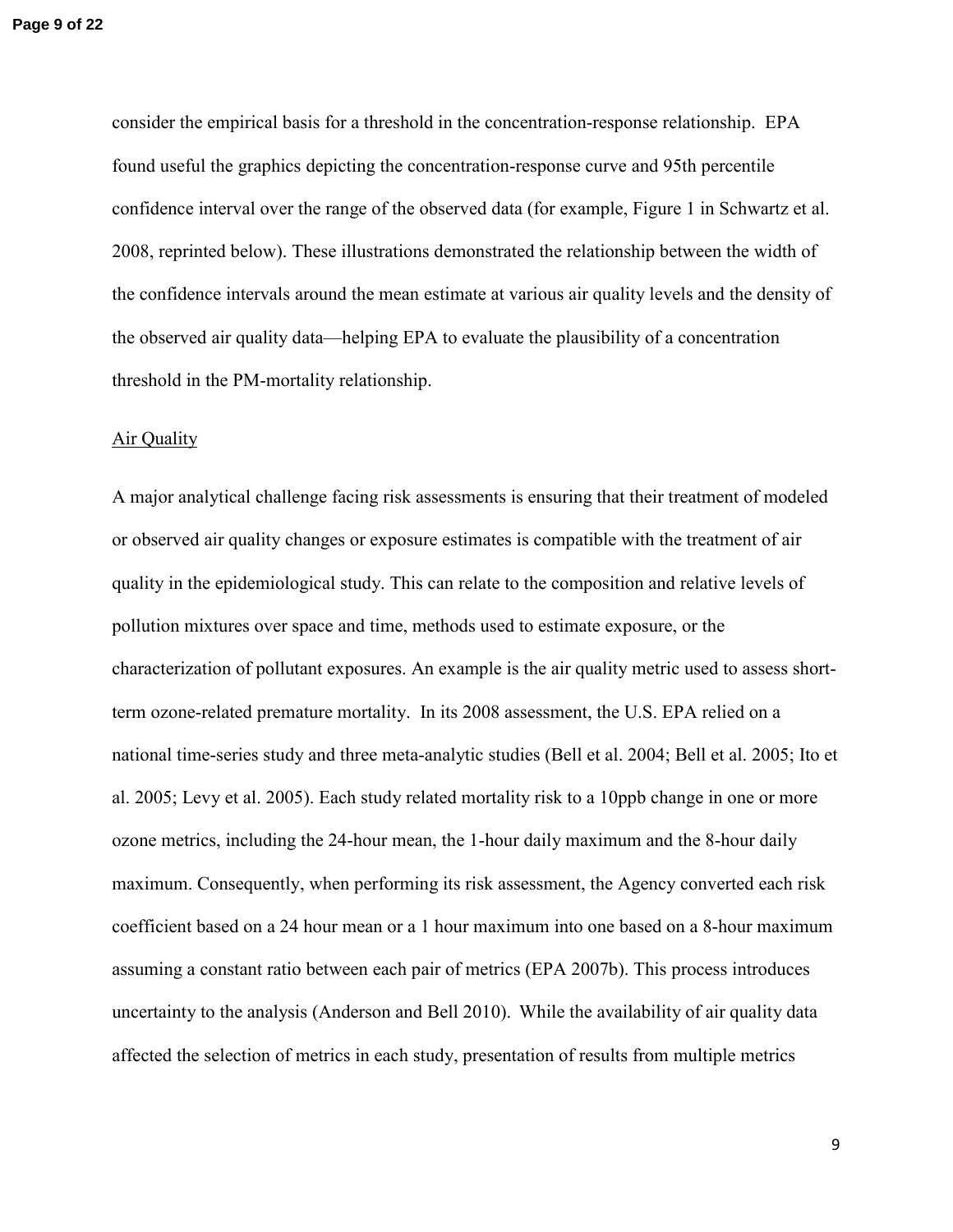**Page 10 of 22**

would have mitigated this uncertainty for both risk assessors as well as those performing metaanalyses.

Likewise,  $PM_2$ , particle composition varies across locations and seasons and may affect its toxicity. Recent literature suggests that some chemical components and sources may have stronger effects than others, and that differences in effect estimates across cities or seasons may relate to the chemical composition of particles (Bell et al. 2009; Franklin et al. 2007; Laden et al. 2000; Lippmann et al. 2006; Peng et al. 2009; Zanobetti et al. 2006). Presentation of information regarding the chemical speciation of  $PM_{2.5}$  mass, if available, is thereby valuable to risk assessments in the characterization, if not quantification, of results. This information could permit assessors to down- or up-weight results (qualitatively or quantitatively) based on differences (or similarities) in the particle composition between the target and evidentiary populations.

Risk assessments rarely have the opportunity to rely on risk coefficients from epidemiological studies in which the temporal and spatial variability in air quality is fully consistent with that of the policy scenarios being analyzed. For example, risk assessments frequently apply projected air quality values, sometimes resulting in a spatial distribution and temporal pattern of air pollution that diverges considerably from the epidemiological study; this is an especially important issue for risk assessments transferring risk coefficients from one region of the world to another, where temporal and spatial patterns may be significantly different.

Certain analytical choices have a particularly strong influence on the temporal and spatial distribution of air quality values observed in epidemiological studies. For example, epidemiology studies frequently use a central site monitor to represent air quality for a given area or an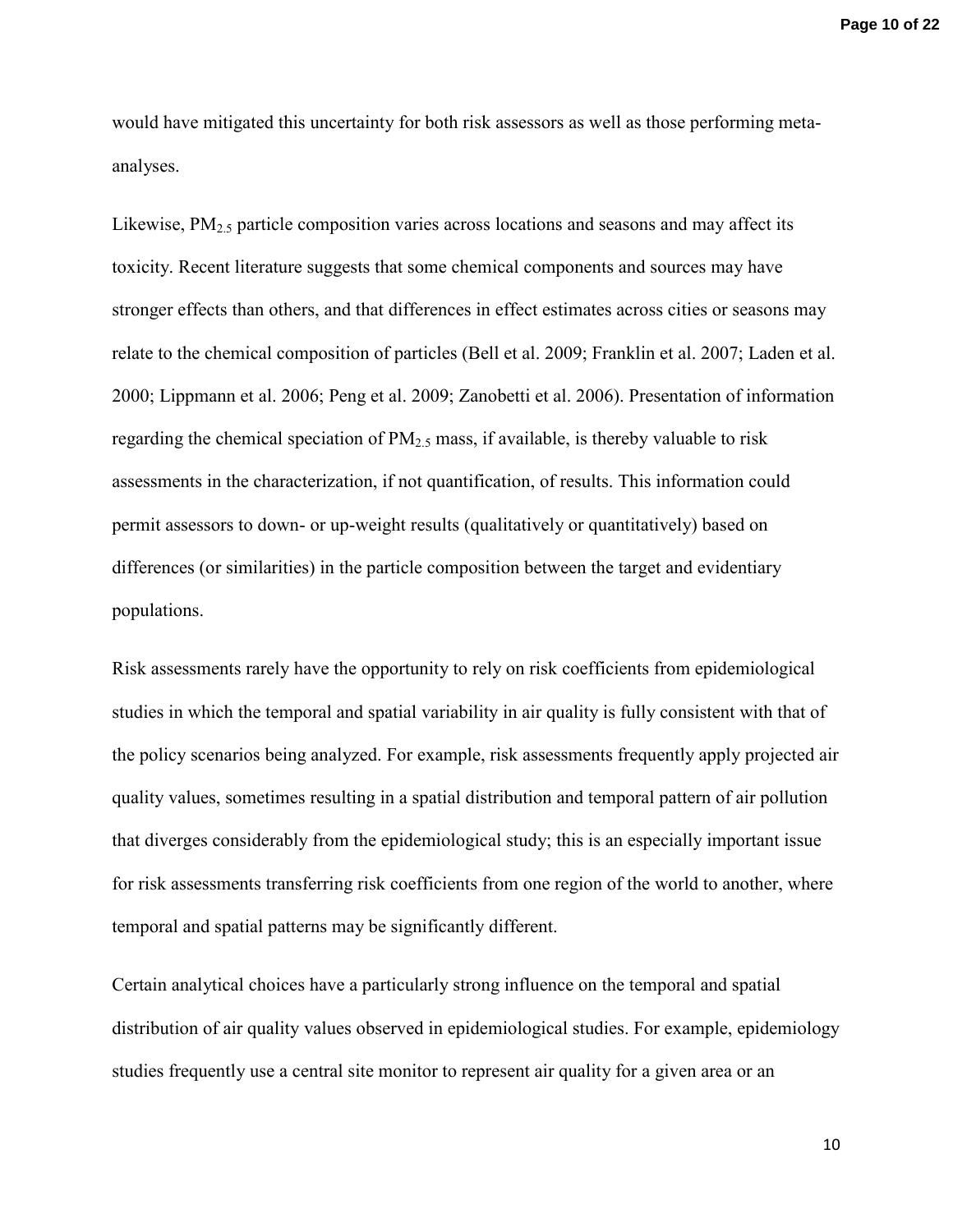agglomeration of monitors across a city. Often studies note the number of monitors and source of data, but provide little other information because researchers may not consider it central to the hypothesis being studied—though information regarding such monitors (e.g., location and method of measurement) is useful to understanding how risk estimates for that urban area may be influenced by particular sources such as roadways or industrial facilities. The number, location and measurement (i.e. instrument) error of monitors are also important for interpreting uncertainty in exposure estimates due to spatial and temporal heterogeneity of pollutant concentrations—as would information regarding treatment of missing values, exceptional events and flagged data in estimating exposure (Peng et al. 2010; Goldman et al. 2010).

Community-level variables including temperature and air conditioning prevalence can modify air pollution health risks and therefore may explain differences in the relationship between pollution levels and the health responses between study populations. For example, cities with higher air conditioning prevalence tend to have smaller effect estimates for ozone and  $PM_{2.5}$  (Levy et al. 2005; Franklin et al. 2007). These and other effect modifiers can be considered formally within risk assessments or meta-analyses, provided that epidemiological studies characterize the impact of these variables and note their origin.

#### Population

Epidemiologic studies generally relate historical changes in observed air quality with a change in health risk among a particular population in specific locations. Conversely, risk assessments tend to estimate the incidence of adverse health outcomes among a population whose attributes are sometimes very different from the study population in ways that may alter the outcome of the risk assessment. Furthermore, risk assessments often model health impacts of air quality changes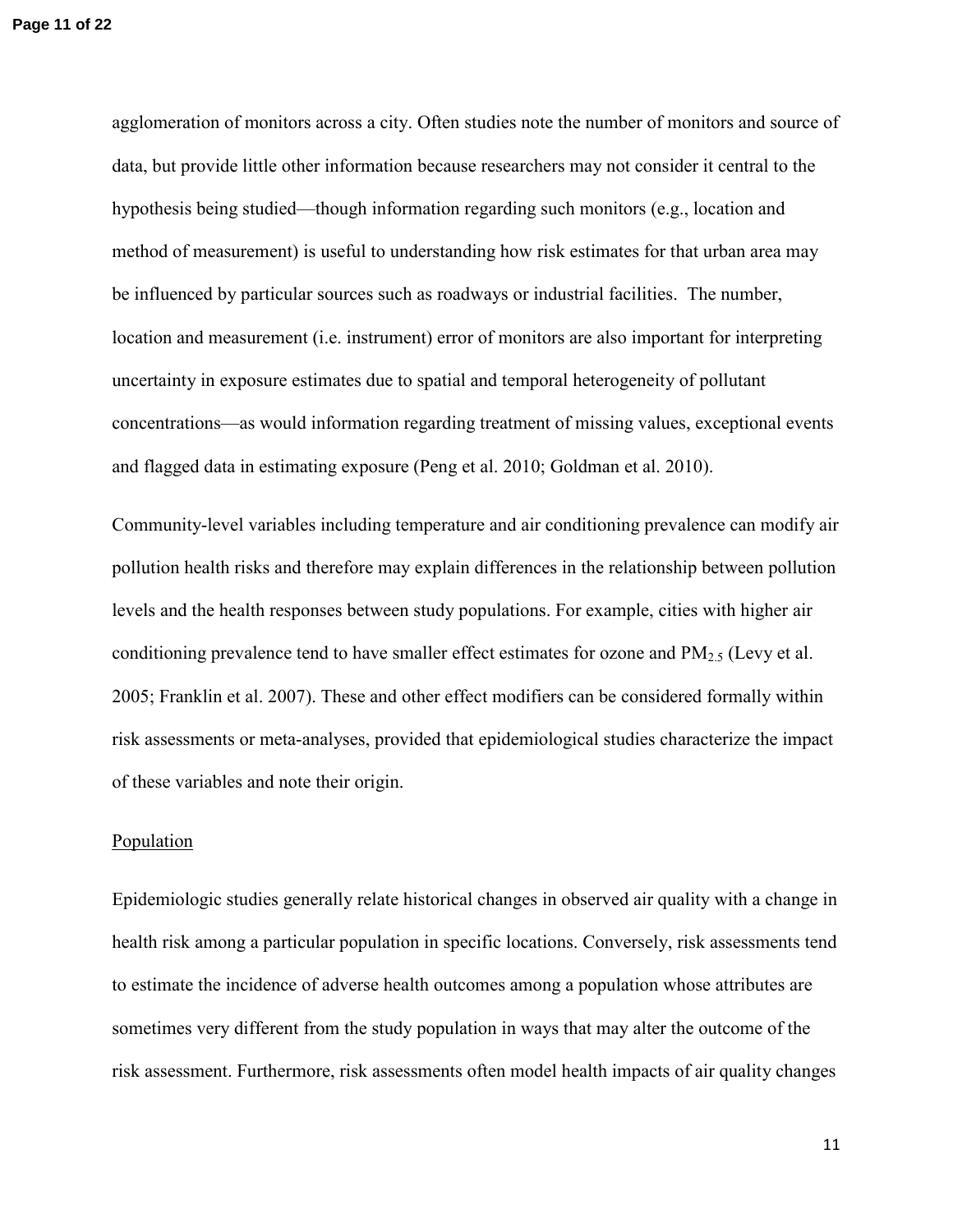over the long term (EPA, 2010), requiring them to project into the future the population's size, geographic distribution and demographic profile. For each of these reasons, detailed information regarding population age, gender, race, ethnicity, socio-economic conditions (e.g., income, education) and spatial distribution—and how the study authors may have used these variables to adjust the risk coefficients—are each important considerations for the risk assessment. This same information is essential to risk assessments and meta-analyses as they pool results across epidemiological studies that consider populations of differing age ranges, genders or races. Similarly, as alluded to above, though epidemiological studies sometimes adjust risk coefficients according to the key demographic (e.g. age, gender, race, etc) or socioeconomic attributes (e.g. income, education, etc), these results are not always presented within the paper or supplementary materials.

#### Health Data

Detailed characterization of the health data used in epidemiologic studies is very important to risk assessors as they consider which endpoints to quantify, how to match key characteristics of the endpoints across populations, and how and whether to pool evidence across studies. Study authors may select International Classification of Disease (ICD-9 or ICD-10) codes for a variety of reasons—data availability, significance of findings, among others—and while this aspect of the study is not always well documented, it is very important to risk assessors as they consider which endpoints to quantify and how and whether to pool evidence across studies in risk assessments and meta-analyses; this is particularly important for risk assessments transferring effect estimates from one region to another.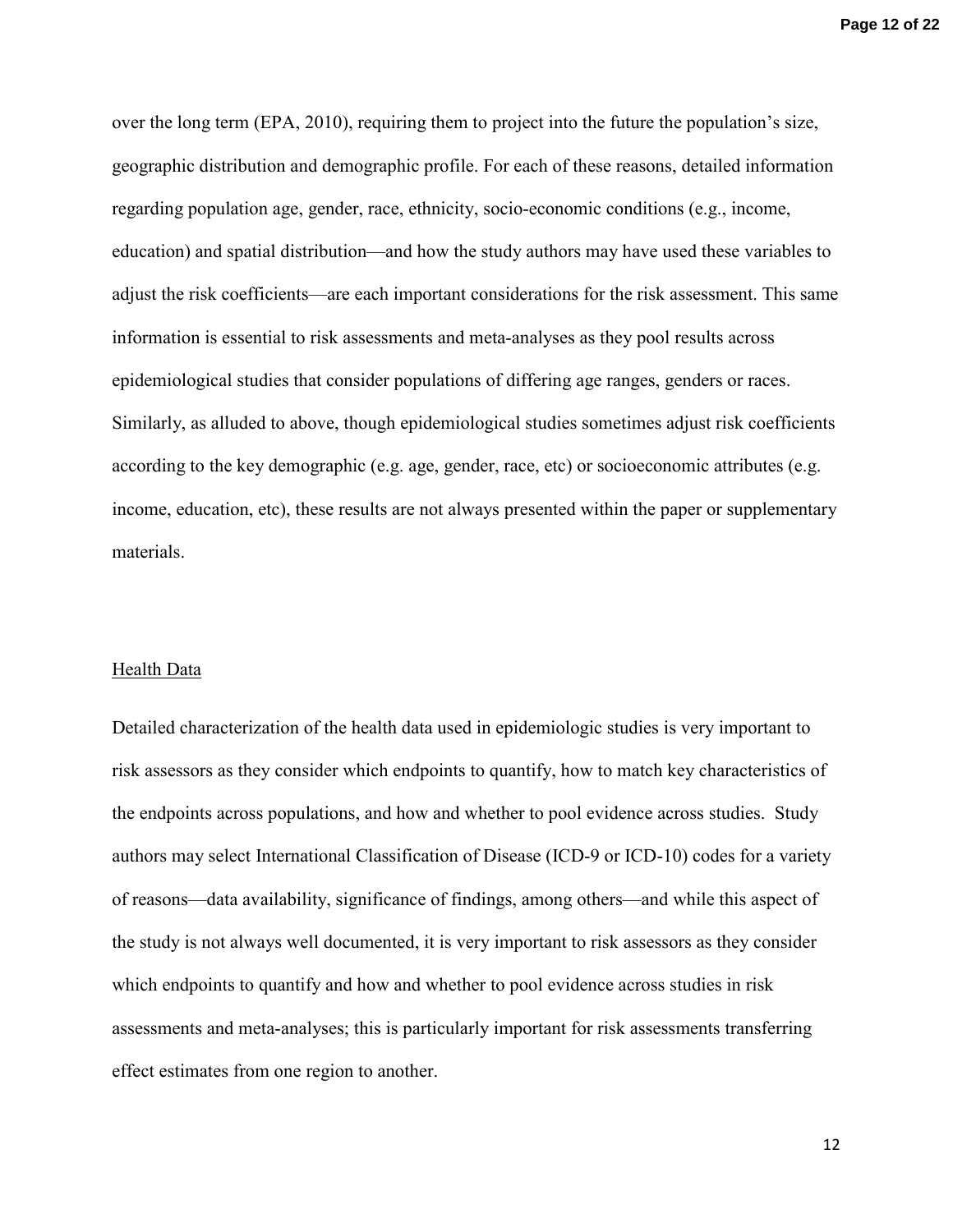In some cases ICD codes can be inferred, but in others the same descriptive endpoints can span a range of ICD codes. Further, not all researchers define disease categories (e.g., "pneumonia") with identical ICD categories, hindering comparison and synthesis across results in risk assessments or meta-analyses (Ji et al. 2011). As another example, while one study may estimate the change in respiratory hospital admissions (ICD-9 460-519), another may include hospitalizations for respiratory illness (ICD-9 490-492, 464-466, 480-487) (Peng et al. 2009). In some cases, it is unclear as to whether the selected ICD codes are an artifact of data available, limited statistical power, or rather a deliberate and hypothesis-driven decision. In other cases, the study may not indicate the entity that provided baseline health data, preventing their exact replication.

Risk assessments would also benefit from a more detailed specification in the epidemiological study of key attributes of baseline health data, including whether: death or admission was based on primary or secondary causes; scheduled or unscheduled hospital visits were utilized; ultimate discharges from the hospital or emergency department were fatal or non-fatal; the emergency department visit resulted in admittance to the hospital; the hospital or emergency department visit was one of many visits in a multi-day period; baseline rates were age-adjusted; baseline mortality or hospital discharge rates were spatially aggregated; or, whether baseline incidence rates were interpolated for locations with missing data. Prior analyses suggest the importance of applying baseline health data that are appropriately matched to the effect coefficients utilized in the analysis (Hubbell et al. 2009; Wesson et al. 2010). Reporting summary statistics of health data used in epidemiological studies would also reduce uncertainties associated with matching these data in risk assessments or meta-analyses. Clearly, it will not always be possible for study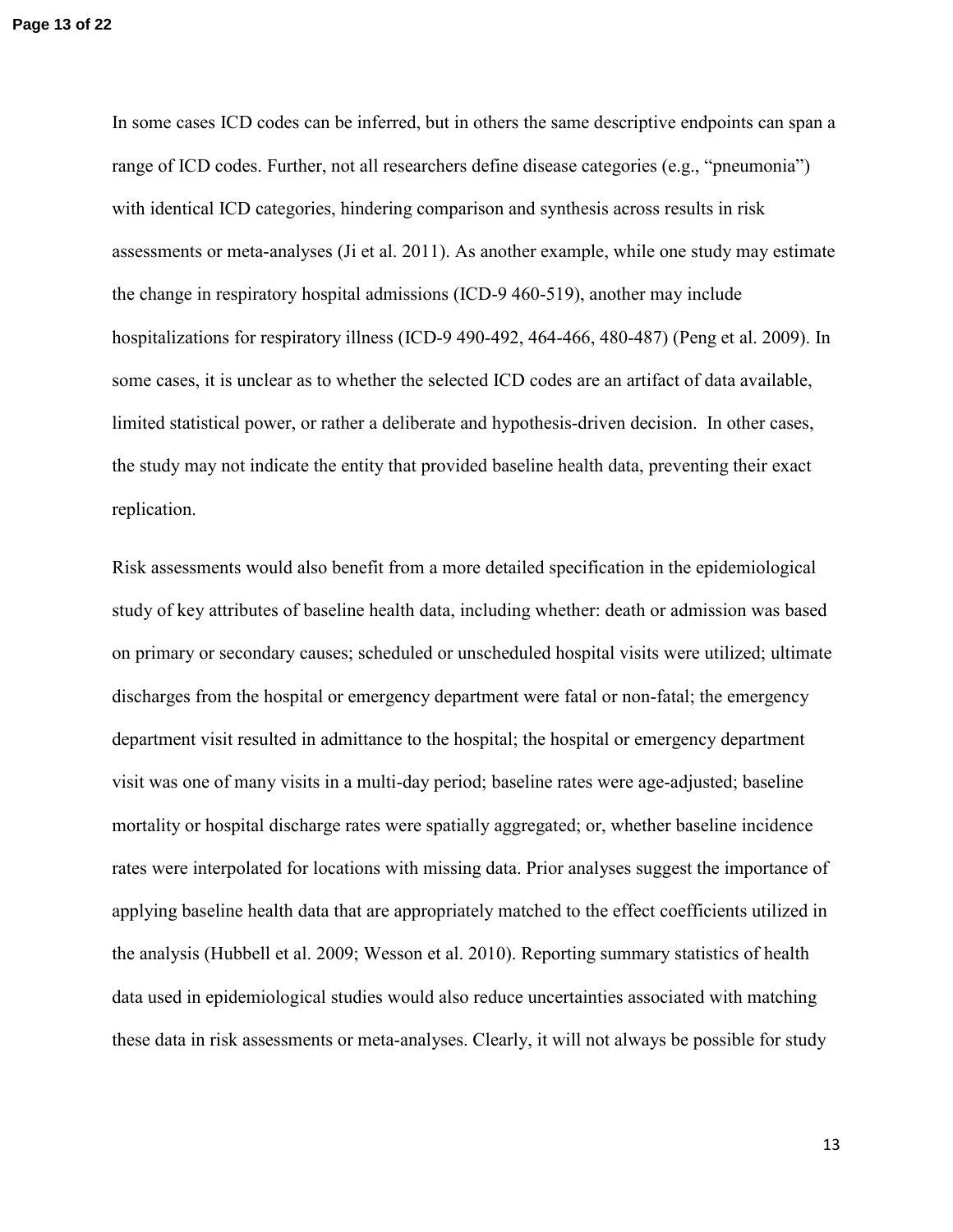**Page 14 of 22**

authors to generate data of such detail—but generally risk assessors will benefit from more specific information.

#### **Encouraging Dialogue between Air Pollution Epidemiology and Risk Assessment**

Laying out the key challenges in utilizing risk estimates from epidemiologic studies for risk assessments is only a tentative first step toward resolving them. An ongoing dialogue between the risk assessment and epidemiology communities is necessary both to illuminating the shared interests and needs of each community as well as to ensuring that epidemiological findings are used appropriately. As risk assessments increase in complexity by considering multipollutant and temperature-pollutant interactions and multiple PM components and sources, the importance of this dialogue and of mechanisms to share critical information from epidemiologic studies is even greater.

A few mechanisms already exist to facilitate better data sharing between epidemiologists and analysts conducting health risk assessments supporting regulatory analyses. For example, online supplements—accessible either at the journal or an author-specified website—can make available data, sensitivity analyses, and detailed methods important both to epidemiologists and to risk assessors. Placing detailed information in a supplement to the article ensures that risk assessors and epidemiologists can access key data without overwhelming readers less interested in such information; as some journals limit the size of supplementary materials, authors may wish to articulate the benefits of this information to editors. The International Society for Environmental Epidemiology published guidelines articulating the responsibilities of original investigators and those who undertake reanalyses or reinterpretation of critical epidemiological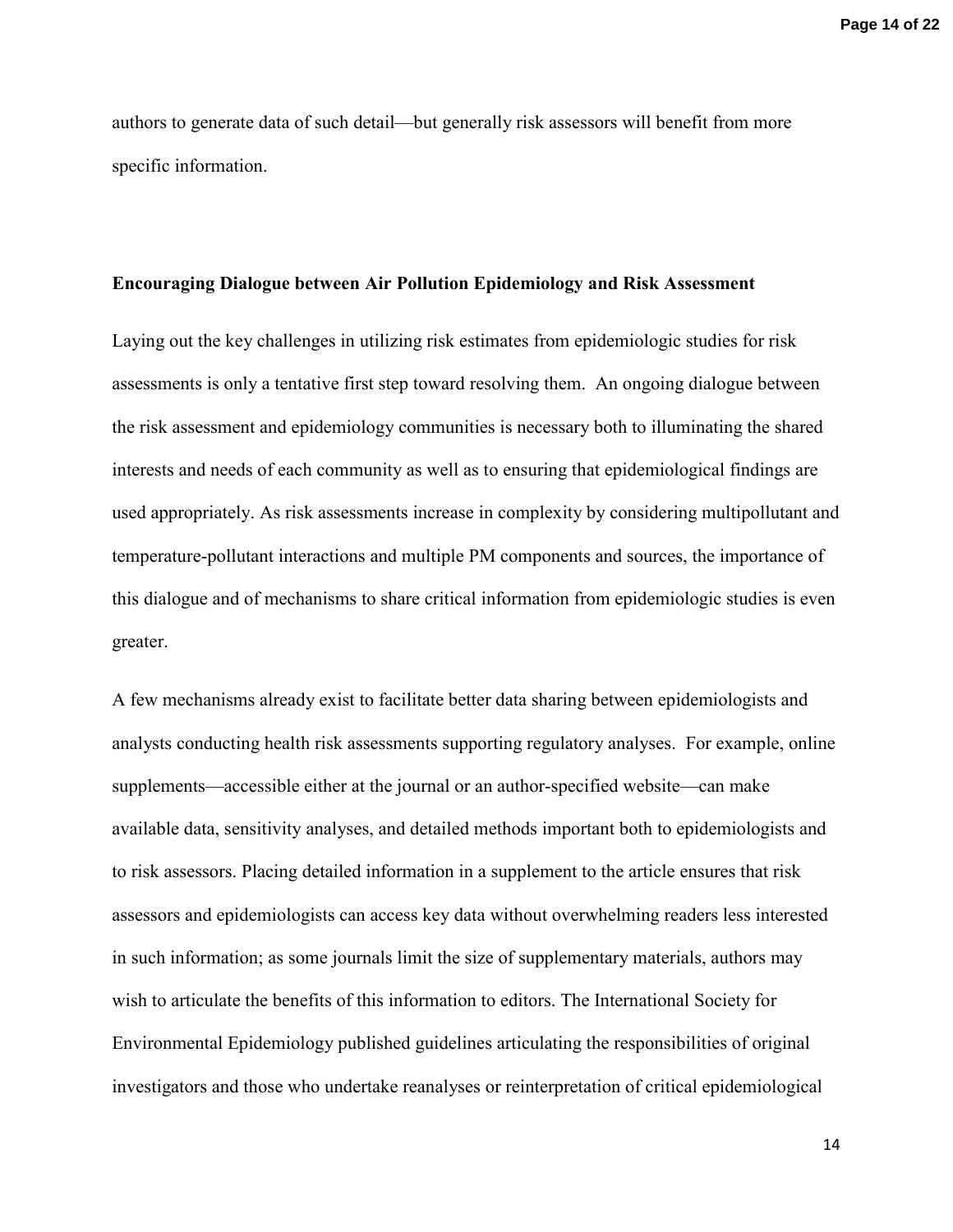studies (Nuetra et al. 2006). Likewise, a national database of risk assessments might also provide risk assessors with examples of best practices. Effective use of these tools would serve epidemiology, risk assessments and by extension public health—while balancing the rights of the public and the intellectual property rights of investigators.

While the greater availability of data and risk assessments holds great promise, such an approach would need to be weighed against the potential for these data to be misinterpreted or willfully misused. For these, or any other, mechanisms to be of practical use to either epidemiologists or risk assessors, there will need to be an ongoing dialogue between the two communities. Such a dialogue should identify the core research questions important to both communities—while fostering the most accurate risk assessments and discouraging the unintentional misuse of epidemiological findings. One way to initiate this dialogue would be to develop a series of EPA or Health Effects Institute-sponsored case studies or workshops with a goal of making clear distinctions between data or results that are likely already to exist, but are not made readily available to health risk assessors, and those that may be lacking for a risk assessment because the underlying epidemiologic studies focused on different questions. The sometimes divergent aims of epidemiology and risk assessment should not preclude close collaboration between the disciplines—our scientific goals are not so far apart and both communities stand to benefit.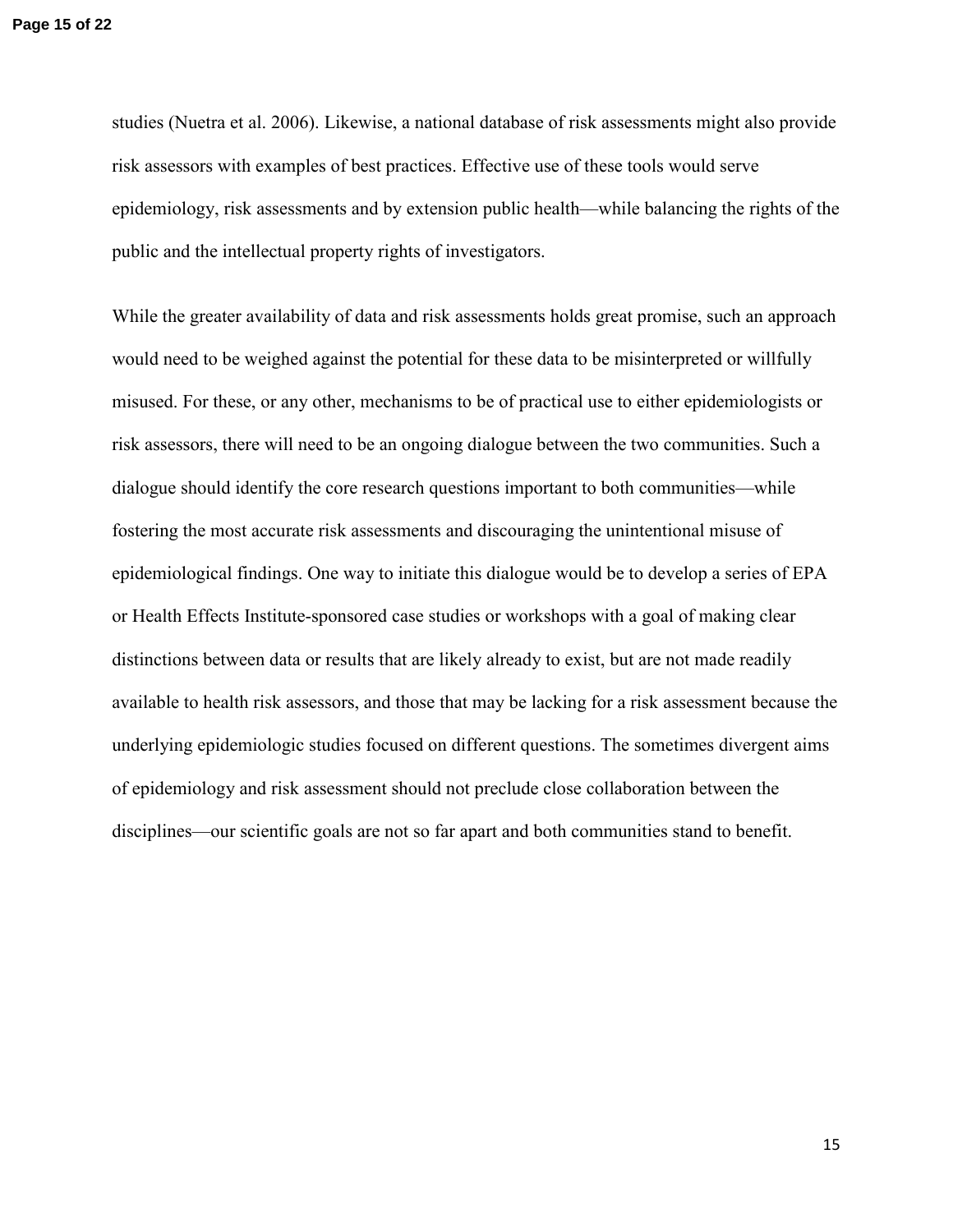# **References**

Anonymous. A Promise of Cleaner Air. Editorial. *The New York Times*. 8 Jul. 2010: A22.

Anderson BG, Bell ML. 2010. Does one size fit all? The suitability of standard ozone exposure metric conversion ratios and implications for epidemiology. J Expo Sci Environ Epidemiol 20:2- 11.

Anenberg SC, Horowitz LW, Tong DQ, West JJ. 2010. An Estimate of the Global Burden of Anthropogenic Ozone and Fine Particulate Matter on Premature Human Mortality using Atmospheric Modeling. Environ Health Perspect 118:1189-1195.

Bell ML, Dominici F. 2008. Effect modification by community characteristics on the short-term effects of ozone exposure and mortality in 98 US communities. Am J Epidemiol 167:986-997.

Bell ML, Dominici F, Samet JM. 2005. A meta-analysis of time-series studies of ozone and mortality with comparison to the national morbidity, mortality, and air pollution study. Epidemiology 16: 436-445.

Bell ML, Ebisu K, Peng RD, Samet JM, Dominici F. 2009. Hospital admissions and chemical composition of fine particle air pollution. Am J Respir Crit Care Med 179:1115-1120.

Bell ML, McDermott A, Zeger SL, Samet J, Dominici, F. 2004. Ozone and short-term mortality in 95 US urban communities, 1987-2000. JAMA. 292:2372-2378.

Franklin M, Zeka A, Schwartz J. 2007. Association between  $PM_{2.5}$  and all-cause and specificcause mortality in 27 US communities. J Expo Sci Environ Epidemiol 17:279-287 .

Goldman GT, Mulholland JA, Russell AG, Srivastava A, Strickland MJ, Klein M, Waller LA, Tolbert PE, Edgerton ES. 2010. Ambient air pollution measurement error: characterization and impacts in a time-series epidemiologic study in Atlanta. Environ Sci Technol 44:7692-7698.

Greenbaum DS, Bachmann JD, Krewski D, Samet JM, White R, Wyzga RE. 2001. Particulate Air Pollution Standards and Morbidity and Mortality: Case Study. Am J Epidemiol 154:S78-S90.

Hubbell BJ, Fann N, Levy JI. 2009. Methodological considerations in developing local-scale health impact assessments: balancing national, regional and local data. Air Qual Atmos Health; doi:10.1007/s11869-009-0037-z [Online 31 March 2009].

International Classification of Diseases, 9th Revision. (ICD-9) 1979. Hyattsville, MD:National Center for Health Statistics.

Available: http://www.cdc.gov/nchs/about/major/dvs/icd9des.htm [accessed 30 July 2011].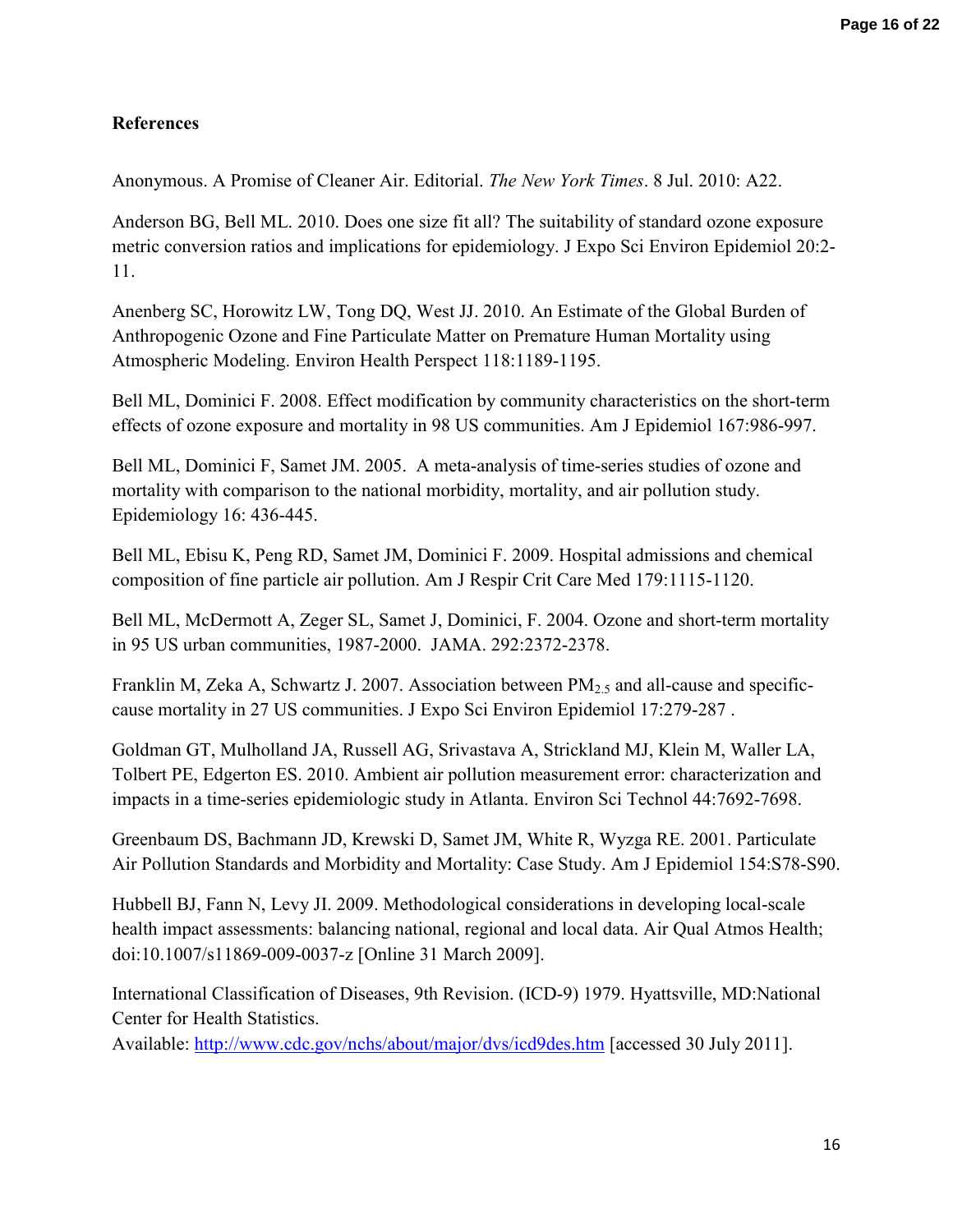International Classification of Diseases, 10th Revision. (ICD-10) 1999. Atlanta, GA: Centers for Disease Control. Available: http://www.cdc.gov/nchs/about/major/dvs/icd9des.htm [accessed 30] July 2011].

Ito K. 2003. Associations of particulate matter components with daily mortality and morbidity in Detroit, Michigan. In: "Revised Analyses of Time-Series Studies of Air Pollution and Health," Health Effects Institute Special Report, May.

Ito K, De Leon SF, Lippmann M. 2005. Associations between ozone and daily mortality: analysis and meta-analysis. Epidemiology 16:446-57.

Ji M, Cohan DS, Bell ML. 2011. Meta-analysis of the association between short-term exposure to ambient ozone and respiratory hospital admissions. Environ Res Lett 6, Art. No. 024006.

Laden F, Schwartz J, Speizer FE, Dockery DW. 2006. Reduction in fine particulate air pollution and mortality. Am J Respir Crit Care Med 173:667-672.

Laden F, Neas LM, Dockery DW, Schwartz J. 2000. Association of fine particulate matter from different sources with daily mortality in six U.S. cities. Environ Health Perspect 108:941-947.

Levy JI, Chemerynski SM, Sarnat JA. 2005. Ozone exposure and mortality: an empiric bayes metaregression analysis. Epidemiology 16:458-68.

Lippmann M, Ito K, Hwang JS, Maciejczyk P, Chen LC. 2006. Cardiovascular effects of nickel in ambient air. Environ Health Perspect 114:1662-9.

NARSTO. 2010. Multipollutant AQ Management Assessment*.* Pasco, WA: NARSTO.

NRC (National Research Council). 1985. Sharing research data. Committee on national statistics, commission on behavioral and social sciences and education. Washington, DC: National Academies Press.

NRC (National Research Council). 1990. Providing access to epidemiological data*.* Committee on radiation epidemiological research. Washington, DC: National Academies Press.

NRC (National Research Council). 1997. Bits of power: issues of global access to scientific data. Committee on issues in the transborder flow of scientific data. Washington, DC: National Academies Press.

NRC (National Research Council). 2002. Estimating the Public Health Benefits of Proposed Air Pollution Regulations. Washington, DC: National Academies Press.

NRC (National Research Council). 2008. Estimating mortality risk reduction and economic benefits from controlling ozone air pollution. Washington, DC: National Academies Press.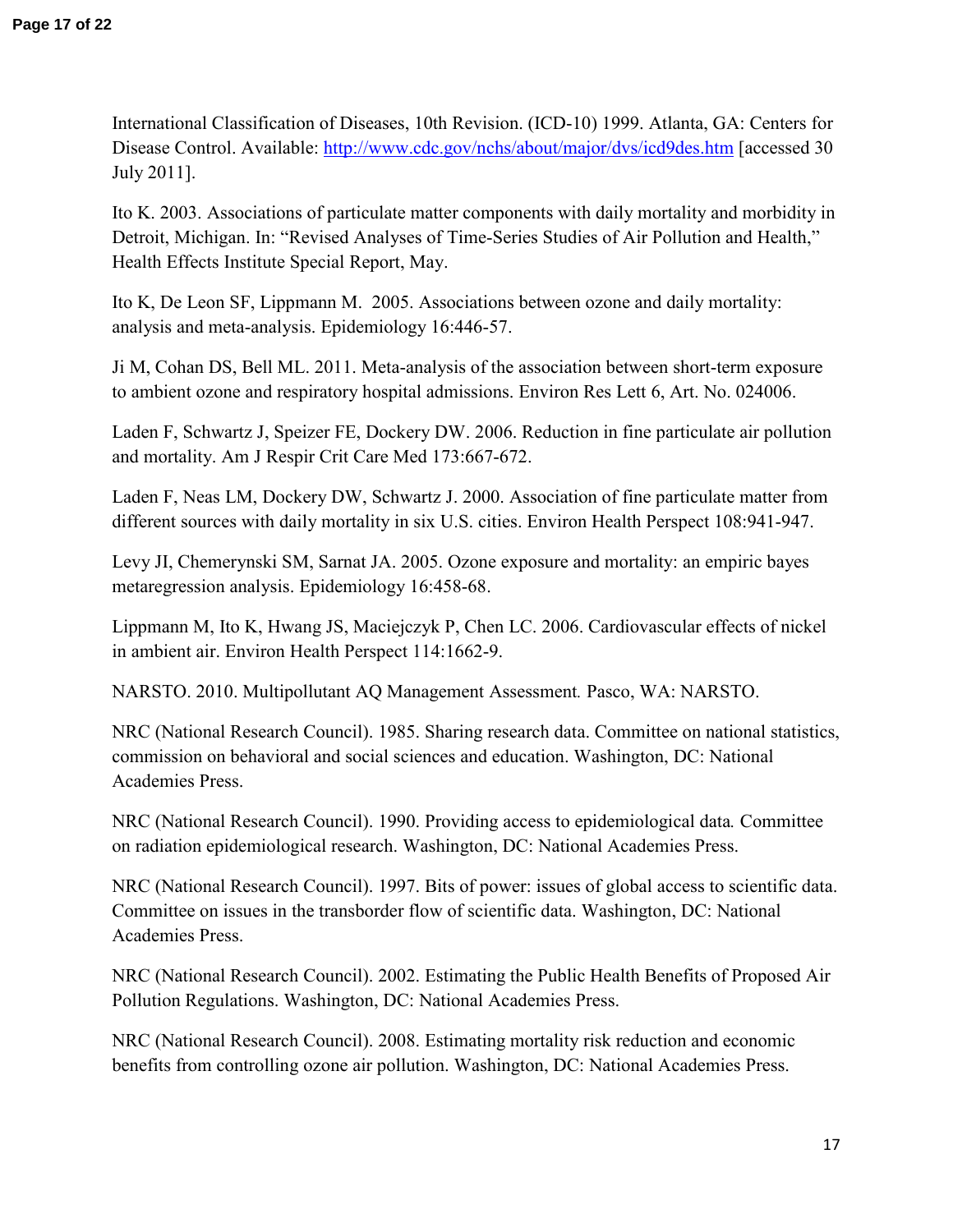Neutra RR, Cohen A, Fletcher T, Michaels D, Richter ED, Soskolne CL. 2006. Toward guidelines for the ethical reanalysis and reinterpretation of another's research. Epidemiology 17:335-338.

Peng RD, Bell ML. 2010. Spatial misalignment in time series studies of air pollution and health data. Biostatistics 11:720-740.

Peng RD, Bell ML, Geyh AS, McDermott A, Zeger SL, Samet J, Dominici F. 2009. Emergency admissions for cardiovascular and respiratory disease and the chemical composition of fine particle air pollution Environ Health Perspect 117:957-963.

Pope CA, Burnett RT, Thun MJ, Calle EE, Krewski D, Ito K, Thurston GD. 2002. Lung cancer, cardiopulmonary mortality, and long-term exposure to fine particulate air pollution. JAMA 287:1132-1141.

Schwartz J, Coull B, Laden F, Ryan L. 2008. The Effect of Dose and Timing of Dose on the Association between Airborne Particles and Survival. Environ Health Perspect 116:64-69.

U.S. Congress, July 22, 2010. Subcommittee on Clean Air and Nuclear Safety, Committee on Environment and Public Works. Statement of Regina A. McCarthy, Assistant Administrator Office of Air and Radiation, U.S. Environmental Protection Agency. (http://www.epa.gov/ocir/hearings/testimony/111\_2009\_2010/2010\_0722\_ram.pdf)

EPA (U.S. Environmental Protection Agency). 2007a. Review of the National Ambient Air Quality Standards for Ozone: Policy Assessment of Scientific and Technical Information. Office of Air Quality Planning and Standards, Research Triangle Park, NC.

EPA (U.S. Environmental Protection Agency). 2007b. U.S. EPA Office of Air and Radiation. Ozone Health Risk Assessment for Selected Urban Areas. RTP, NC.

EPA (U.S. Environmental Protection Agency). 2010. Office of Air and Radiation. Regulatory Impact Analysis for the Proposed Transport Rule. Research Triangle Park, NC.

EPA (U.S. Environmental Protection Agency). 2011. Office of Air and Radiation. Second Prospective study of costs and benefits of implementation of the clean air act amendments. Washington, DC.

Wesson K, Fann N, Morris M, Fox T, Hubbell B J. 2010. A multi-pollutant, risk-based approach to air quality management: case study for Detroit. Atmos Pollut Res 1:296-304.

WHO (World Health Organization). 2005. Air Quality Guidelines—Global Update 2005*.*  Bilthoven, Netherlands.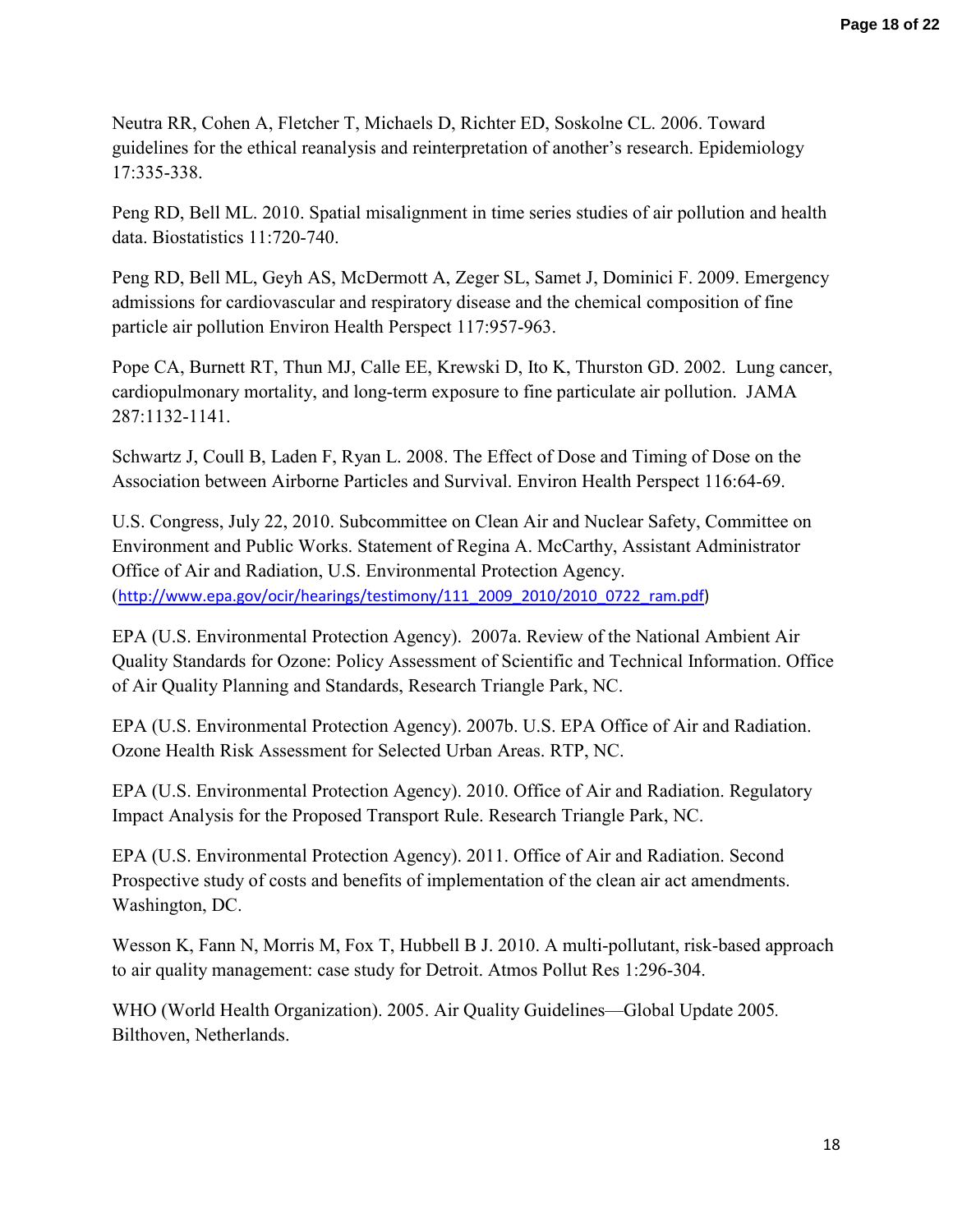WHO (World Health Organization). 2000 Evaluation and Use of Epidemiological Evidence for Environmental Health Risk Assessment. Guideline Document. Regional Office for Europe. Copenhagen, Denmark.

Zanobetti A, Schwartz J.2006. Air pollution and emergency admissions in Boston, MA. J Epidemiol Community Health 60:890-895.

Zanobetti, A., M. Franklin, et al. 2009. Fine particulate air pollution and its components in association with cause-specific emergency admissions. Environ Health Perspect 8:58-60.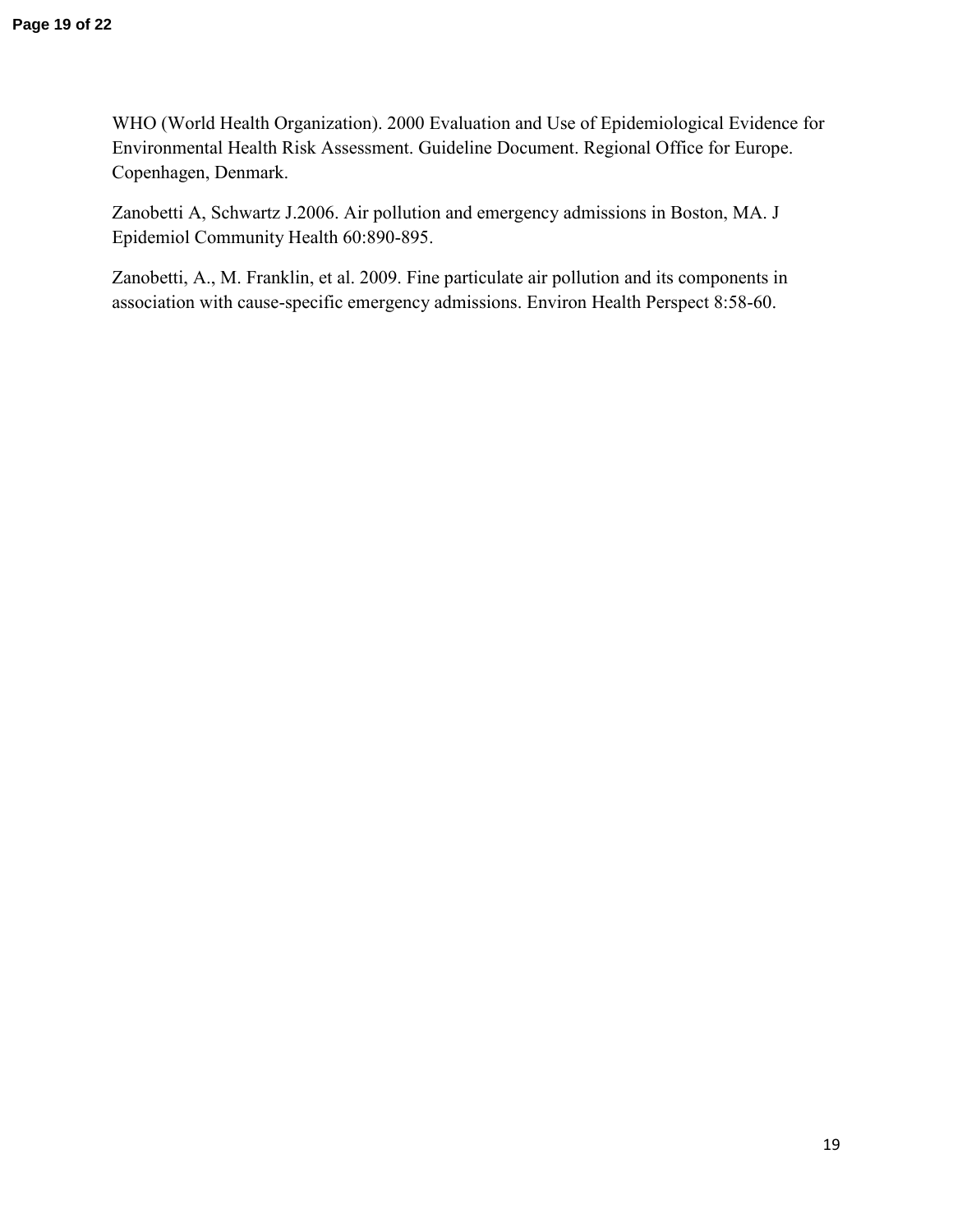# **Appendix**

Below we summarize the information regarding the specification of effect estimates, air quality, populations, and baseline health data that we described above as being most helpful to risk assessors and epidemiologists conducting meta-analyses. This list is neither exhaustive nor intended to serve as criteria for data reporting requirements. However, authors and editors may find this summary useful as they consider how to make information reported in epidemiological studies more accessible to other practitioners.

- *Effect Estimates* 
	- o What type of statistical model was used?
	- o Were sensitivity analyses performed? If so, did such analyses consider:
		- Confounders, such as other pollutants?
		- **Effect modifiers, such as demographic variables?**
	- o Were numerical data presented in sufficient detail, including:
		- T-statistics?
		- P-values?
		- 95% confidence intervals?
		- Standard error of central estimates?
	- o Did the study consider combined effects? If so, was a variance/co-variance matrix included?
	- o If null or statistically insignificant results were generated, were they reported?
- Air quality
	- o If ozone-related was estimated, did the study use alternate exposure metrics?
	- o If PM-related risk was estimated, did the study summarize the particle composition?
	- o If the study used monitor data, were the number, locations, and methods of measurement of such monitors reported?
	- o Were community level variables reported, including: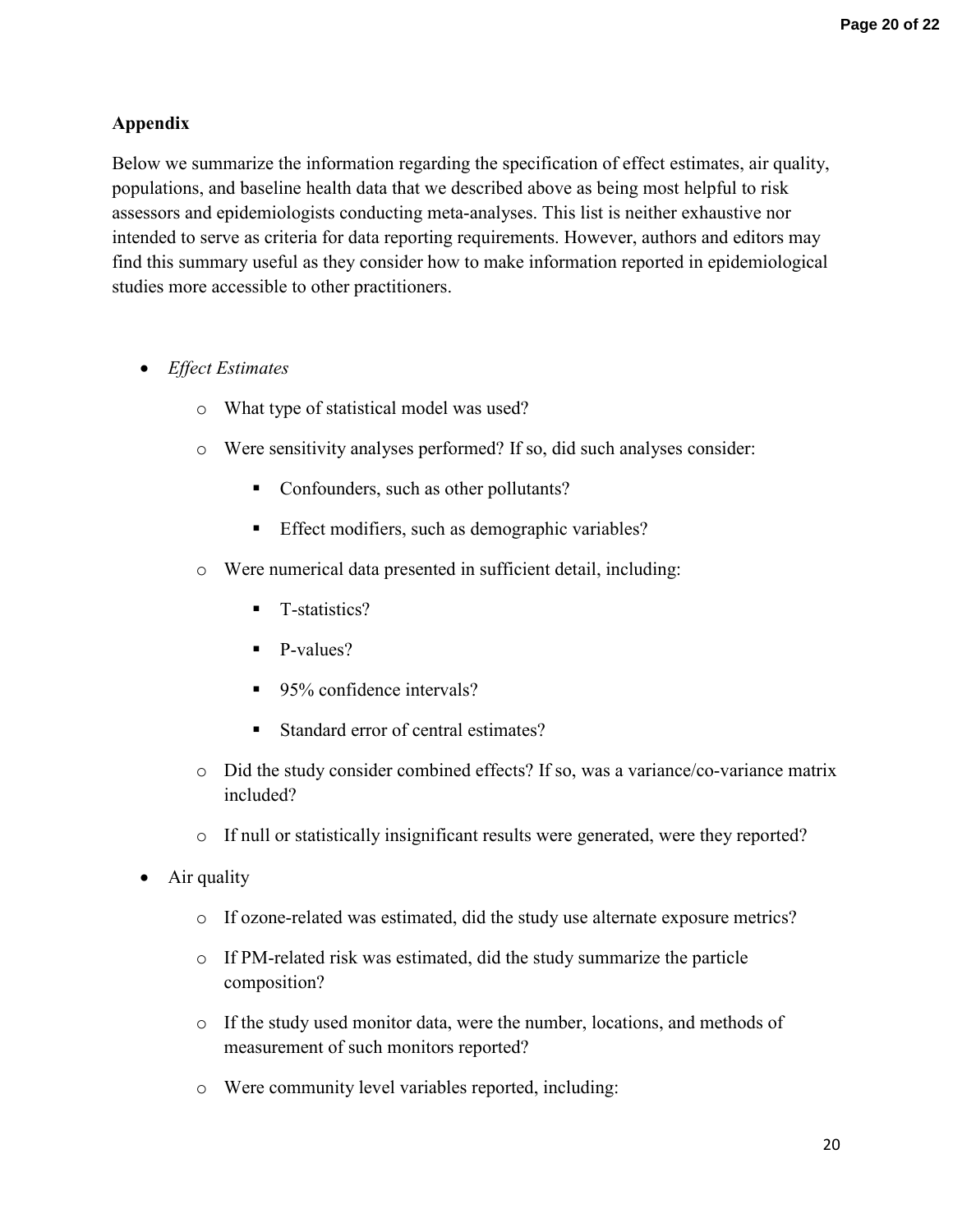- Air conditioning prevalence?
- Temperature?
- Population
	- o Were key population characteristics reported, including: age, race, gender, ethnicity, socio-economic status?
	- o What is the spatial distribution of population considered?
- Health data
	- o For each health endpoint assessed, what are the corresponding ICD-9 or ICD-10 codes?
	- o What criteria were considered when selecting ICD codes?
	- o For the baseline health data applied:
		- Was the cause of admission/death based on primary or secondary causes?
		- Were hospital visits scheduled or unscheduled?
		- Were hospital discharges fatal or non-fatal?
		- Did emergency department visit result in a hospital visit?
		- Was the emergency department or hospital visit one among many in a multi-day period?
		- Were mortality, hospital and emergency department visit rates ageadjusted?
		- Were baseline mortality rates spatially aggregated?
		- Were baseline rates interpolated?

Figure Legend: Figure 1. The estimated concentration-response relationship between PM2.5 and the risk of death in Six Cities Study, using a penalized spline with 18 knots. Also shown are the pointwise 95% CIs. Reproduced from: Schwartz J, Coull B, Laden F, Ryan L. 2008. The Effect of Dose and Timing of Dose on the Association between Airborne Particles and Survival. Environmental Health Perspectives 116:64—69. Reproduced with permission from Environmental Health Perspectives.